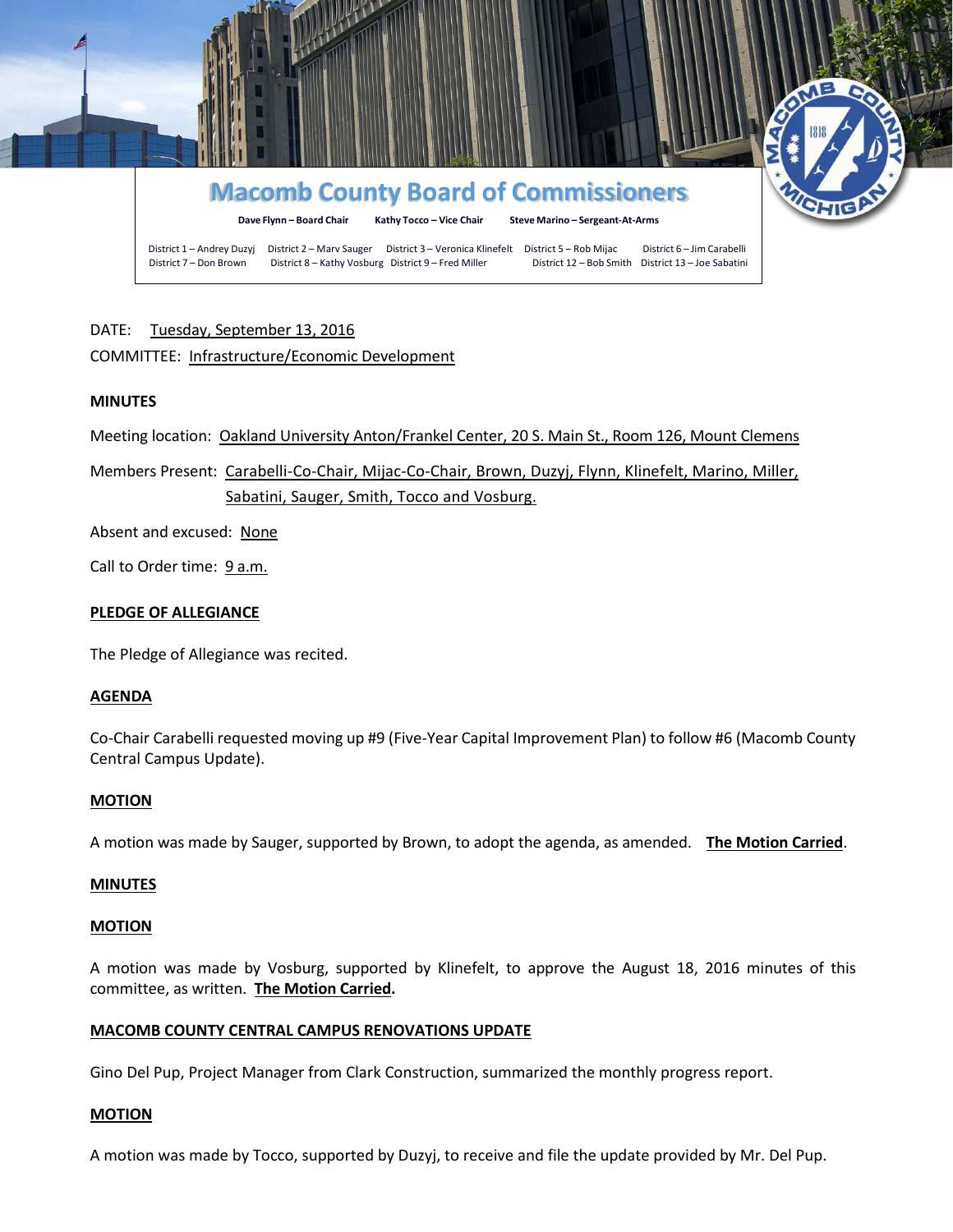The following commissioners spoke: Miller, Carabelli, Sauger, Klinefelt, Smith and Sabatini.

Co-Chair Carabelli called for a vote on the motion and **The Motion Carried.**

## **FIVE-YEAR CAPITAL IMPROVEMENT PLAN (REVIEW ALL BUT IT DEPT. PROJECTS)**

Finance Director Steve Smigiel gave an overview of the information included in the plan. Facilities and Operations Director Lynn Arnott-Bryks summarized the projects listed.

#### **MOTION**

A motion was made by Marino, supported by Vosburg, to receive and file the overview provided on the Five-Year Capital Improvement Plan.

The following commissioners spoke: Sabatini, Vosburg, Smith and Carabelli.

Co-Chair Carabelli called for a vote on the motion and **The Motion Carried.**

## **DEPARTMENT BUDGET REVIEW – PLANNING AND ECONOMIC DEVELOPMENT**

Finance Director Steve Smigiel summarized the budget.

PED Director John Paul Rea spoke about the department's mission and summarized some of the their enhancements during the past year and their 2017 and long-term goals. He highlighted some of their budget increases for next year.

#### **MOTION**

A motion was made by Smith, supported by Tocco, to receive and file the budget review for the Planning and Economic Development Department.

The following commissioners spoke: Vosburg, Tocco and Marino.

#### **DEPARTMENT BUDGET REVIEW – PARKS AND RECREATION**

Co-Chair Carabelli stated that due to scheduling conflicts with the department, he requested this review be moved to another meeting.

# **APPROVE THE COST SHARE AGREEMENT OUTLINING THE COST PARTICIPATION BETWEEN THE CITY OF FRASER AND THE DEPARTMENT OF ROADS FOR THE RESURFACING OF UTICA ROAD FROM 14 MILE TO NORTH OF 15 MILE ROAD**

## **MOTION**

A motion was made by Tocco, supported by Smith, to forward to the Finance Committee a recommendation to approve the cost share agreement outlining the cost participation between the City of Fraser and the Department of Roads for the resurfacing of Utica Road from 14 Mile to north of 15 Mile Road. **The Motion Carried.**